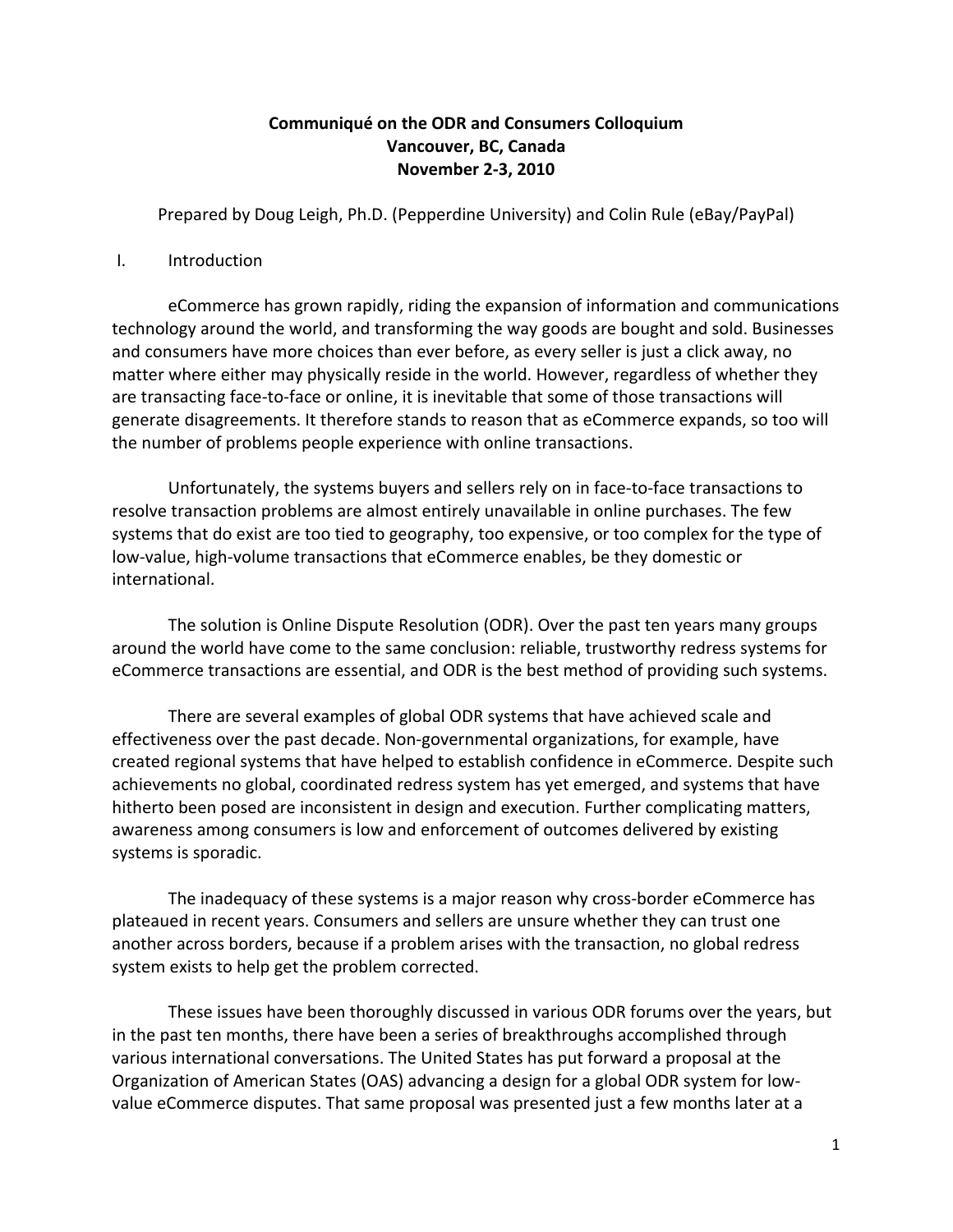United Nations Commission on International Trade Law (UNCITRAL) conference in Vienna. In accordance with the conclusions reached at the conference, UNCITRAL has created an ODR Working Group to focus exclusively on this question and to craft recommendations that can be taken back to the full General Assembly. This represents a major development in the effort to build a global ODR system, since it is the first time a body with representation from every sovereign nation in the world has so seriously tackled this complex subject.

In preparation for the first meeting of the UNCITRAL ODR Working Group in December 2010, an international group of experts in international law, commercial arbitration, dispute resolution, systems design, and consumer protection convened in Vancouver, British Columbia, Canada on November 2‐3, 2010. Over these two days, the group considered unresolved issues raised by the proposal for a global ODR system and developed possible solutions. Key questions to be answered were vetted by smaller breakout groups which drafted preliminary answers to move the discussion forward. Discussions at the colloquium broached topics likely to be focused on at UNCITRAL, including complex questions of jurisdiction, consumer protection, applicable law, and the role of the UN and individual state governments. Also explored were complex questions of system architecture, funding, enforcement, transparency, system quality, and delivery systems.

This communiqué distills the output of the experts' deliberations at the Vancouver colloquium. All submitted presentations and papers are available in their entirety on the conference website (http://www.odrandconsumers2010.org). While the depth of discussions obviously resulted in many subtleties which cannot be represented here, this document serves as the definitive record of the Vancouver gathering. It is organized chronologically, hewing closely to the agenda of the meeting.

Please note that this is not a consensus document; the various attendees to the conference were not asked to approve this document or attest to its accuracy. It is merely an attempt by the conference rapporteurs to memorialize the discussion and reproduce it on the record, so that it can contribute to future conversations on this vitally important topic.

## II. November 2, 2010

### OPENING REMARKS

After discussing Online Dispute Resolution's (ODR) 14‐year history, the aim of the colloquium was clarified as designing a global system for resolving disputes concerning low‐ value, high-volume, cross-border online transactions. Following this, the key questions to be answered concerning a model for such a system were presented.

# PROVIDING A CONTEXT: ONLINE DISPUTE RESOLUTION FOR ELECTRONIC AND MOBILE COMMERCE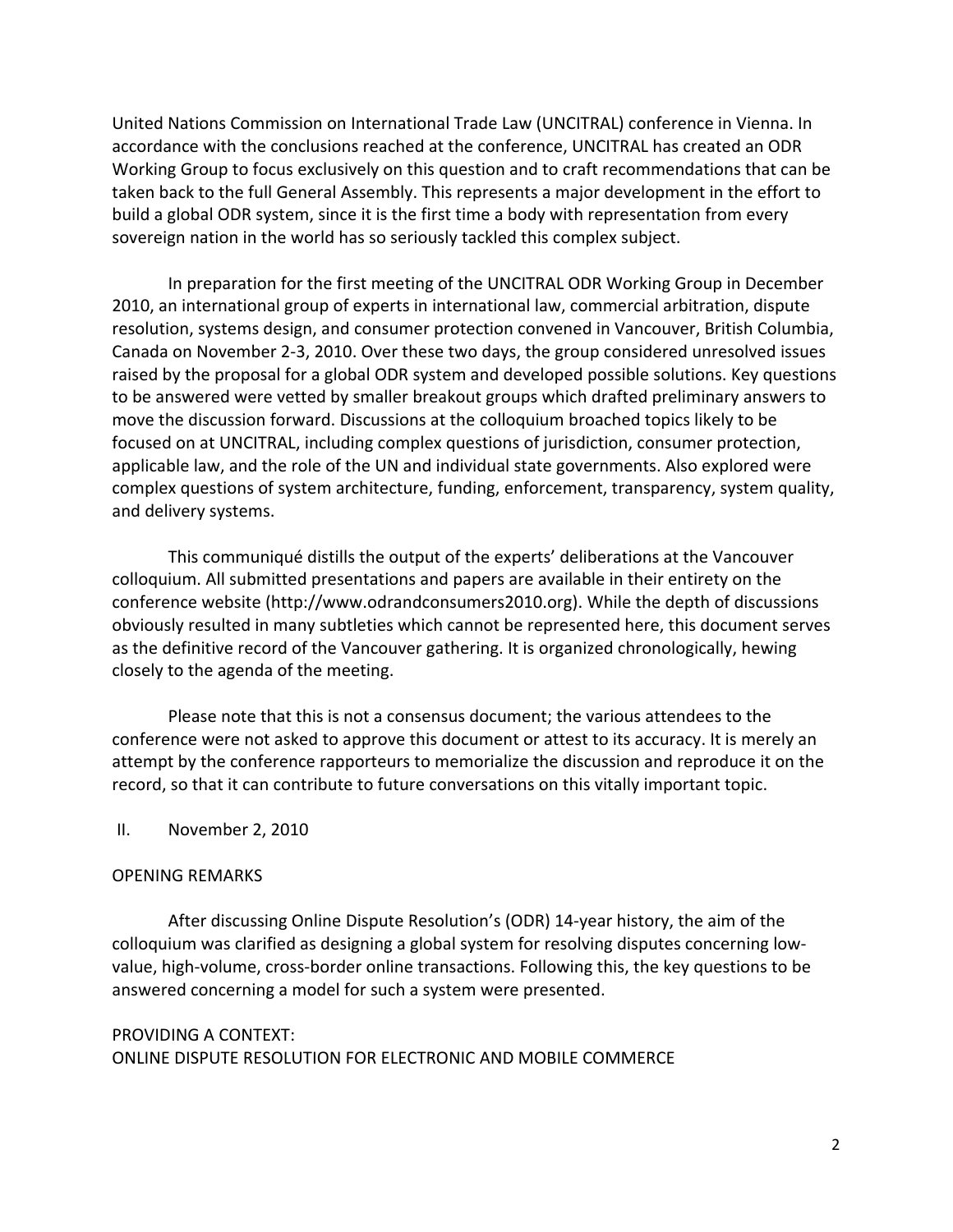At present, two primary proposals are being advanced: one by Brazil, Argentina, and Paraguay, and the other by the United States of America. The prior assumes that low‐value, high-volume disputes will be resolved in domestic courts, with the law of the consumer's residence governing the transaction. The latter proposal is presented as a global, cross-border, online dispute resolution system. Against this backdrop, the development of an ODR Working Group was supported at the 43rd general meeting of UNCITRAL. The purposes of this colloquium were to consider substantive and procedural rules, the process of approval for providers, and enforcement mechanisms of the regime in advance of the new Working Group's inaugural December 2010 meeting.

Substantive questions introduced at the colloquium included what the lingua franca of the ODR regime should be, the means by which existing global ODR systems could be incorporated into the new system, and how the new system could ensure efficient remedies. The primary topics considered, organized from easiest to hardest, were summarized as Procedural Rules, Approval of Providers, Substantive Rules, and Enforcement. Also discussed were the questions of whether or not the system should be developed as an intergovernmental undertaking or a quasi public‐private one, as well as how the system is to be developed, hosted and financed.

### ADMINISTERING A GLOBAL EXTRAJUDICIAL SYSTEM

eCommerce often crosses multiple jurisdictions, making any disputes that arise enormously difficult for courts to adjudicate. When coupled with the expense of litigation and the difficulty of enforcing foreign judgments, attaining redress in low-value eCommerce disputes has proven even more problematic. An ODR regime stands to facilitate merchants' expansion into the global marketplace while at the same time increasing consumer confidence in cross‐border online trade.

It is anticipated that such a system would involve a global administrator to serve as clearinghouse for processing claims electronically, as well as national administrators to monitor progress and enforce awards within each participating country. Merchants will voluntary opt‐in to the system at launch. ODR providers will apply to participate and, if they are found to meet certain standards, will be approved and monitored for continuing quality by each national administrator (see Figure 1).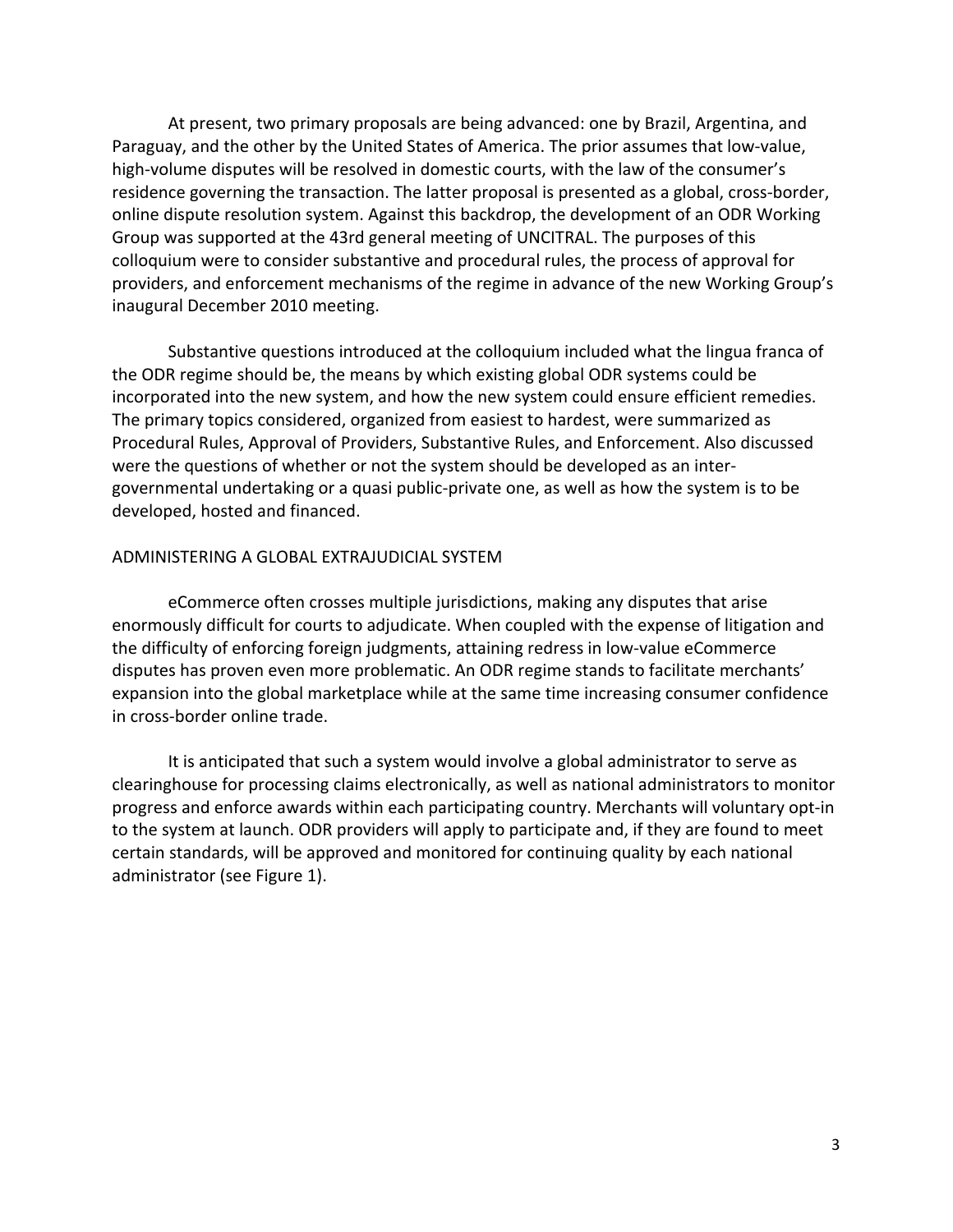



Under such a system, after a consumer initiates a claim, a diagnostic process would begin during which the disputants would file information supporting their position. If parties were not able to reach a settlement on their own, negotiation would be facilitated by an automated system or a live mediator. If this facilitated negotiation did not yield a settlement, the dispute would be arbitrated and the national administrators informed of the decision so as to enforce the award. The specific means for this enforcement, however, has yet to be determined, but one option would be for escalating means of enforcement to be deployed, providing continuous pressure on sellers to abide by outcomes delivered by the process. ined, but one option would be for escalating means of enforcement to be deployed,<br>ng continuous pressure on sellers to abide by outcomes delivered by the process.<br>Non-binding "soft law" may be one means of instituting such

requiring the long cycles often required to institutionalize formal "hard law." Parliamentary enactment would not be required, permitting instead a common frame of reference among the member states. In addition, while voluntary, such an approach would be immediately biding for member states and applicable to transactions between merchants and consumers.

As one of the longest and most successful ODR soft laws, the Uniform Domain-Name Dispute-Resolution Policy (UDRP) is the primary means of arbitrating domestic and cross-border trademark disputes related to domain names. Administered by the Internet Corporation for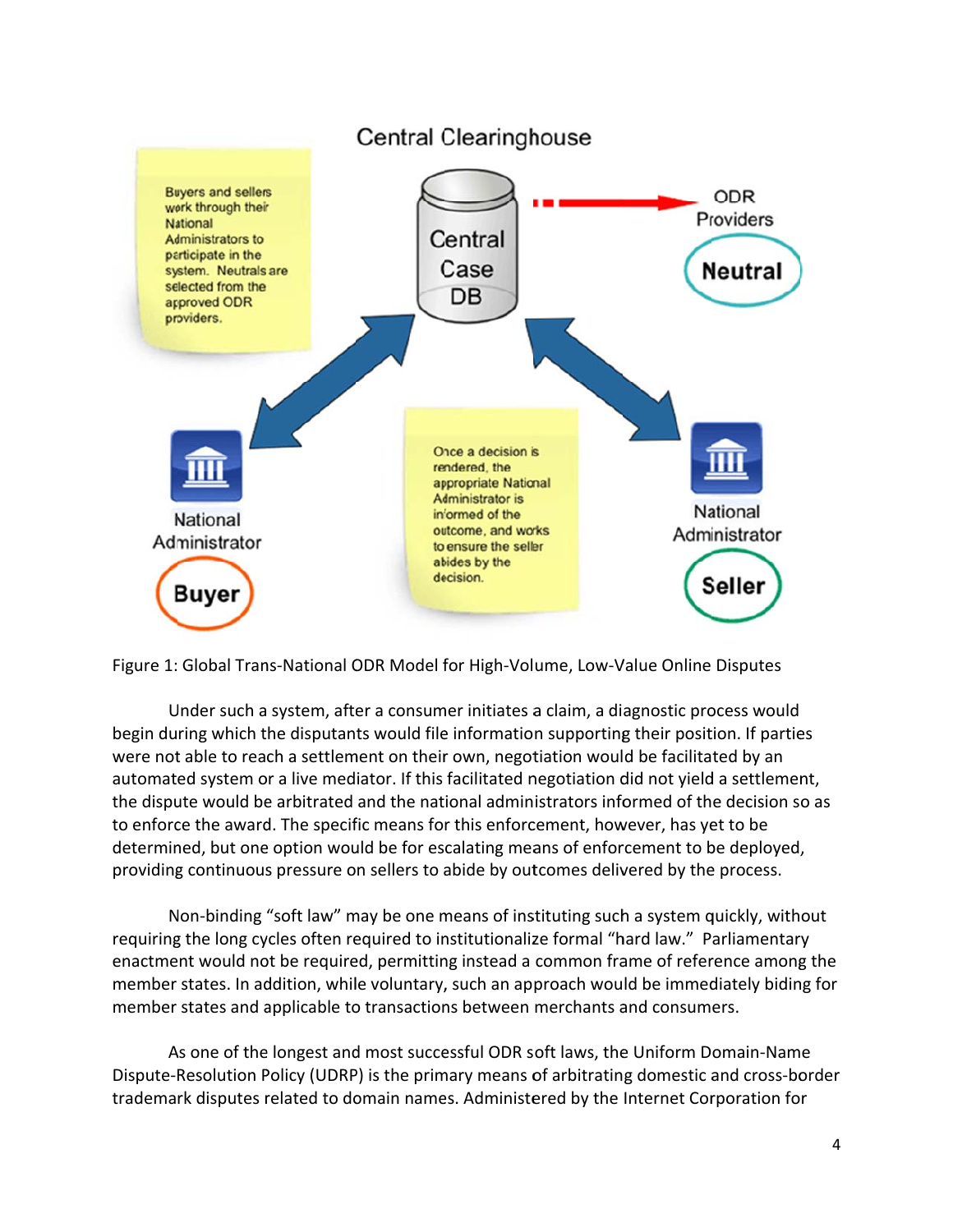Assigned Names and Numbers (ICANN), which maintains a contract with all registries and registrars, UDRP complaints are currently resolved by four ODR providers. With over 20,000 cases filed since its inceptions, the UDRP is seen as one possible model for crafting a global system for resolving disputes concerning low-value, high-volume, cross-border online transactions.

Unlike the UDRP, ECODIR – another possible ODR model – is a voluntary system that is free to consumers and merchants alike. Funded by the European Commission and Irish Department of Enterprise, Trade and Employment, ECODIR begins with party‐to‐party negotiation and allows for escalation to a mediator who reviews scenarios and suggests solutions. While it has run for almost a decade, the ECODIR system has never experienced a substantial caseload.

## KEYNOTE: HONOURABLE MADAME JUSTICE FRANCES KITELEY

Madame Justice Kitely observed that multi‐issue, multi‐party, and multi‐jurisdiction disputes are increasingly the norm in business law and family law, as well as wrongful dismissal and probate cases. Nevertheless, most judicial systems exist in a system of jurisprudence that is resistant to change. Whereas courts have historically been a venue of first resort, alternative dispute resolution has rendered them a venue of last resort. ODR may be able to enhance justice in traditional courtrooms.

## SYSTEM DESIGN FOR REGIONAL AND GLOBAL REDRESS

The practice of designing processes to prevent, manage or resolve disputes is known as Dispute Systems Design. As applied to global system for resolving disputes concerning low‐ value, high‐volume, cross‐border online transactions, this practice involves considering the system's goals, structure and process options, stakeholders, and resources, as well as measures of its success and accountability. The design of an ODR regime can be enhanced through applying global standards to local conditions. Such "glocalization" stands to balance the integrating forces of globalization (a world that is more global, more interconnected, with cultural boundaries that are more permeated, and transcended by complex processes of socio‐ legal and political changes) as well as its fragmenting ones (a world that is more divided, more partitioned, with cultural boundaries that are being re‐established, and re‐invented by complex processes of socio‐legal and political changes).

One example of a localized approach to handling cross‐border disputes is ICA‐Net, which serves southern- and eastern-Asia. Developed from an open-source social networking platform, the system allows for communication both between and among stakeholders. Originally proposed in 2007, the project ran as a two‐year pilot and is currently exploring broader implementation. This is being accomplished through cooperation with member states and among complaint handling organizations, enforcement authorities, ADR providers, more public recognition, and governmental agencies.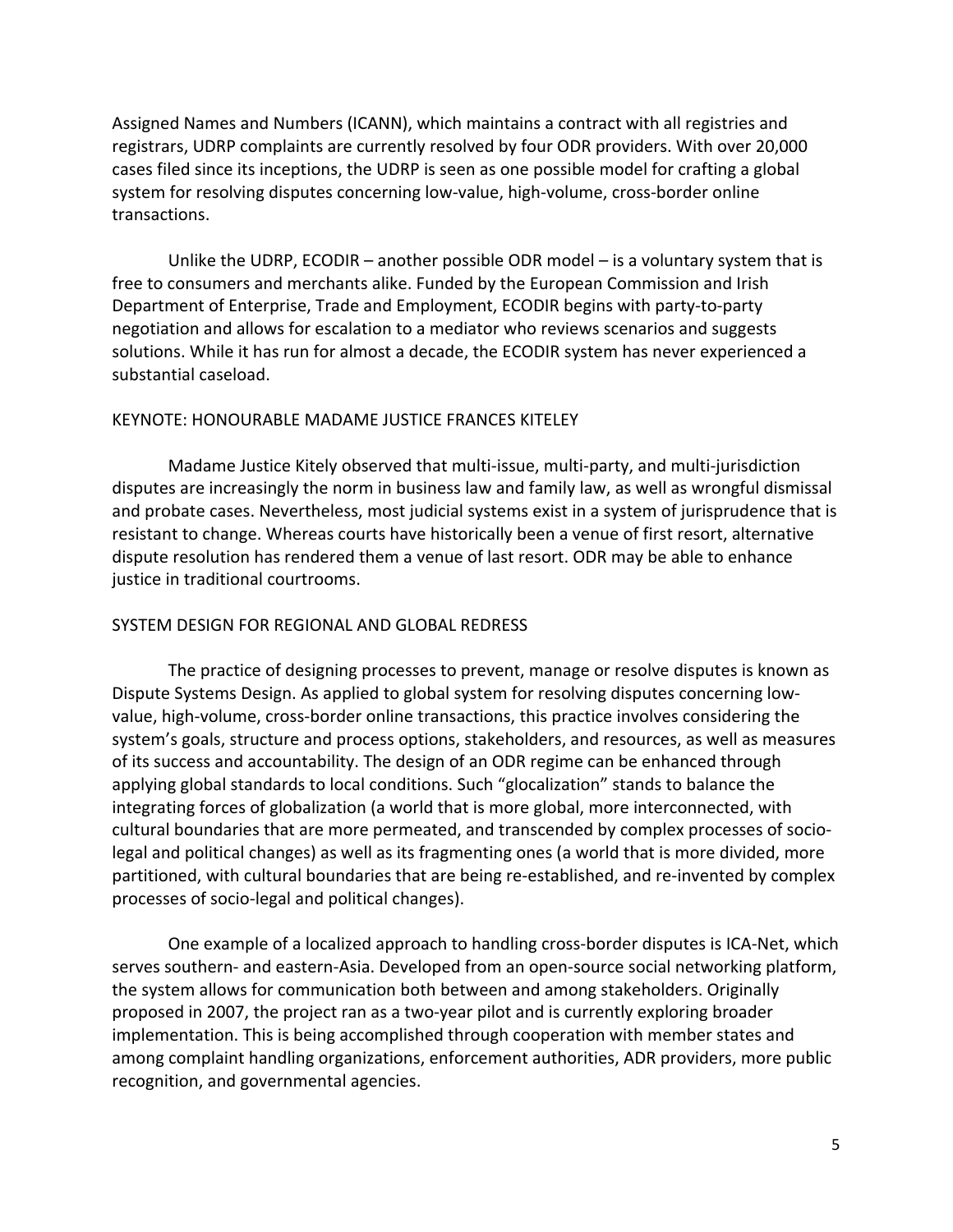### BUSINESS, CONSUMER, GOVERNMENT AND PROVIDER PERSPECTIVES

Four eCommerce ODR technologies were shared at the colloquium. The first of these, Smartsettle, aims to overcome the problems common to many negotiations: heavy outlays of time and money, leaving substantial value on the table, damaged relationships, and weaker parties being disadvantaged. Through an automated visual blind bidding process disputants are able to structure a range of acceptable monetary settlements, with the platform creating a deal if the petitioner's and respondent's ranges overlap.

The second technology discussed, Juripax, serves as a system for resolving employment, divorce, small claims, e‐commerce, and personal injury disputes. Operating in multi‐lingual environment, the company offers cross‐cultural competency in English, German and Dutch, as well as online training for mediators. Presently, the system provides both "3<sup>rd</sup> party" human mediation as well as " $4<sup>th</sup>$  party" automated negotiation facilitation.

ICA‐Net, introduced earlier, provides a secure environment for multiple parties to collaborate in the resolution of disputes. Case‐related materials can be shared and discussed among national consumer protection liaisons, members assigned to communicate or handle a complaint, and other concerned individuals. Communications can be made in case rooms which are open to all these parties, or via private communications with the consumer protection liaisons.

The Instituto Latinoamericano de Comercio Electrónico (Latin American eCommerce Institute) serves a population of 547 million Latin Americans across 11 networks. Through its regional ODR program the institute promotes cooperation, disseminates best practices, assists providers, educates constituents, and provides central administration for its network. Given its understanding of both consumers' and merchants' perspectives, the institute may be well‐ positioned to help identify domestic and regional requirements to the development of a global ODR regime.

### III. November 3, 2010

## GLOBAL ODR SYSTEM: MODEL PRESENTED

The second day of the colloquium began with a detailed explanation of the US ODR system design that has been submitted to the OAS. As discussed under the "Administering a Global Extrajudicial System" section of this communiqué, the regime is designed so as to be sufficiently robust to handle millions of claims annually. Enforcement of awards might occur via a number of means. The ODR provider – which would be reimbursed for their services after a case is closed – could follow up with the prevailing party to determine if the settlement has been paid. If not, various forms of enforcement could be utilized to urge compliance from the seller (see the summary of the enforcement group's report under "Break‐Out Session #2," below, for more details.)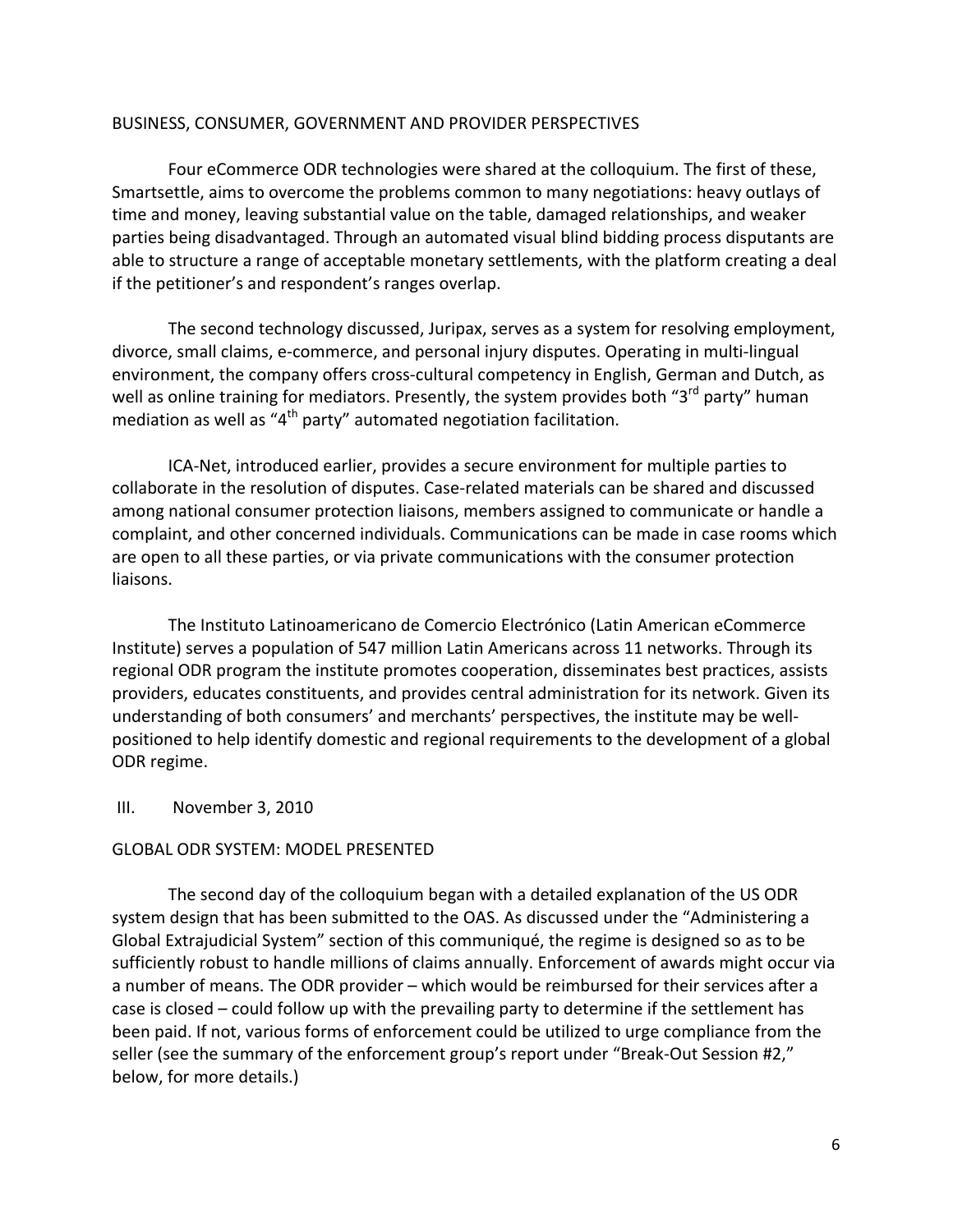### BREAK‐OUT SESSION #1: STAKEHOLDER GROUPS

During the various breakout sessions, the attendees considered various issues and questions as posed by the facilitators. Attendees were able to select which group interested them in each round of discussions, so the participants in the breakout representing consumers' interests (for example) were not necessarily consumer advocates, but simply attendees who self‐selected into that particular group.

In the first round, each breakout group considered the interests of one of four stakeholders. The breakout group representing business interests reported that the ability to increase sales and reduce costs is an essential requirement of the regime. The group felt that fees for participation, if any, should be minimal and that trustmarks for participating merchants could help incentivize this stakeholder group. A global system for the resolution of cross‐border eCommerce disputes was deemed as preferable to an interconnected regional system. A topic the group identified as important for further discussion concerned the definition of what constitutes "a business" in an environment in which the distinction between merchant and consumer is often blurred, resellers abound, and transactions may be completed only partially online.

A consumer breakout group related that neutral evaluations of claims in consumers' language of choice are necessary components of the system, as are efficiency and having the system be free-of-charge to consumers. It reported that consumers should have the ability to opt‐in to the system at the time of dispute rather than being bound to it at the point of sale, and that rulings should to be final and binding. Topics the group identified as being important for further discussion concerned the consumers' opt‐in process and the means by which multi‐ lingual disputes could be handled.

The group representing payment providers' interests reported incentives to participate in a global ODR regime as including the potential to generate a new profit center, while increasing cross‐border sales and reducing liability, chargebacks and complaint caseloads. On the other hand, it also related that disincentives to participation might involve perceived loss of control over the process, a lack of clarity regarding merchants' incentives for participation, and possible abuse by buyers. The group felt that a means by which to favor private enforcement over arbitration awards was a topic important for further discussion.

The breakout group representing governments' interests related that the role of states should be in the provision of procedural rules for ODR providers as well as substantive procedural rules, and in the development of enforcement plans. It felt the global administrator should be responsible for day‐to‐day matters concerning providers and fees, and suggested that some states may elect to outsource the national administration while others may elect to use a public governing agency. The states themselves, the group asserted, should bear the initial expense of creating the national administration, but that once launched the system should be self‐financing, with fees paid by businesses.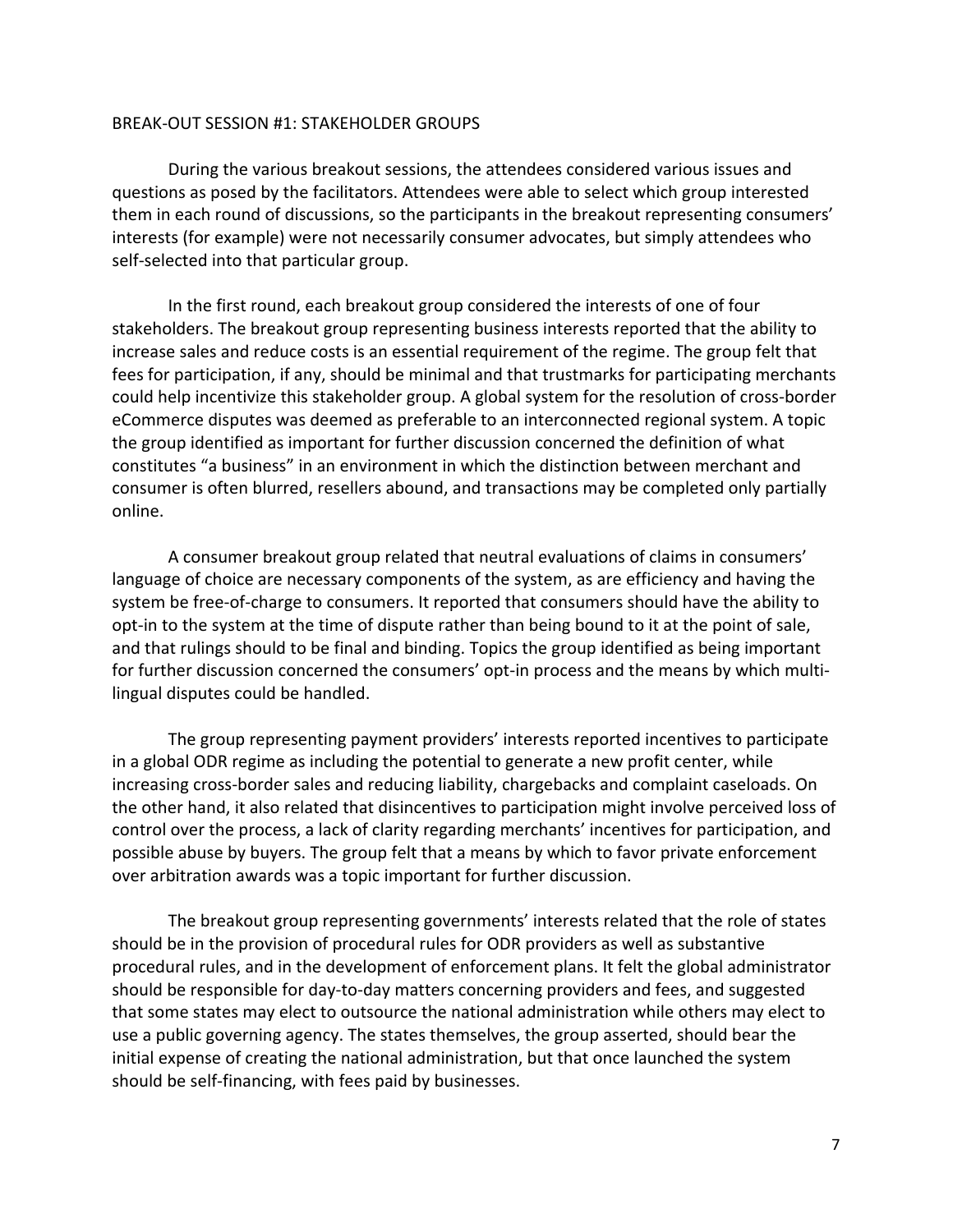#### KEYNOTE: PETER FOGH KNUDSEN

Set up by the European Commission to increase cross‐border trade within the EU, the European Consumer Centers Network (ECC‐Net) consists of 29 centers in the European Union, Norway and Iceland. Financed by the European Commission and members states, and staffed by individuals trained in law, the network seeks to increase consumer confidence in its internal market. Mr. Knudsen explained that 40,000 to 60,000 complaints and information requests are typically addressed each year, and that eCommerce complaints outstrip on‐premise and non‐ eCommerce distance sales on an order of 2:1. Approximately half of the complaints the ECC‐ Net oversee are resolved through mediation. The majority of those that are not resolved are due to due to lack of agreement from merchants. While it does not have any legal power, the network offers legal and practical advice to consumers via national centers in the consumer's language of preference.

#### BREAK‐OUT SESSION #2: SYSTEMS DESIGN AND IMPLEMENTATION

In the second round, five breakout groups considered the design of the ODR regime and its implementation. The first addressed ODR providers and the standards by which they would operate. It reified those standards advocated by the European Commission: independence, transparency, adversarial principle, effectiveness, legality, liberty, representation and data security. The group felt that ODR providers and national consumer protection authorities must be able to share data so that claims may be forwarded to the prior and results reported to the latter for public dissemination. Varied possibilities for promoting innovation were proposed, including allowing some access to source code, prohibiting competitors from the non‐profit arena, or encouraging the licensing of patented intellectual property.

The breakout group addressing the processes by which the regime would operate should include accessible technology, access to justice, and the promotion of e‐commerce. It concurred that processes to be enacted should ensure efficiency and effectiveness, create satisfaction with the results it produces, be consistent with legal norms regarding justice, respect cultural differences, and operate with transparency and independence.

The breakout group considering the enforcement of awards offered that it is neither realistic to assume that sellers will voluntarily comply with settlement agreements nor that public enforcement will be adequate. Group members also agreed that there is no viable means for ensuring enforcement given the possibility of business collapse and susceptibility to fraud. The group also stressed that the seat of arbitration should be at the same place in which enforcement would occur. The group discussed a stair‐step approach to enforcement, using more voluntary methods at first and escalating to more aggressive forms as necessary. When public involvement is necessitated, the global and national administrators could press for enforcement. Alternately, an administrator could coordinate with the local consumer protection agencies, or may press for chargeback from the payment intermediary. Another option could involve making an award enforceable via the courts by having decisions ratified by arbitration board. A provisional credit could also be debited from the respondent upon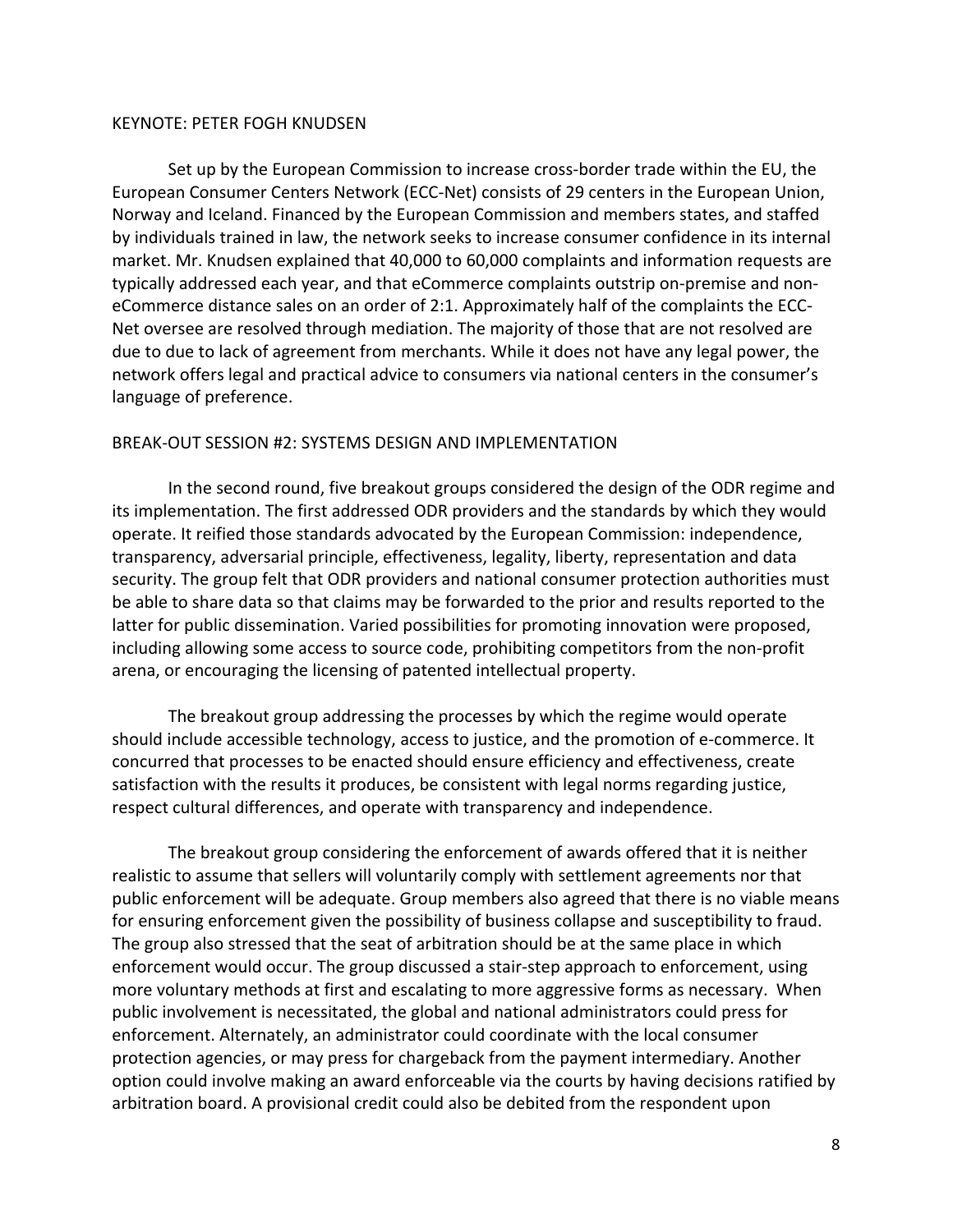initiation of the ODR process, or the terms of use of the system could specify that decisions are binding as a contract. Yet other means of enforcement – such as the placement of negative reviews on public websites, shutting down domain names or server connectivity, or depreciating results in prominent search engines – were also discussed.

A legislation breakout group contended that the inflexibility of international treaty concerning an ODR regime would be unhelpful at the moment, and that a pilot project employing a model law or guiding principle from UNICTRAL would be more apropos. In the meantime, it asserted that a soft law harmonizing instrument should be pursued that operates independently of local laws and at the same time allows for the resolution of extrajurisdictional disputes as no such system currently exists.

The breakout group tasked with exploring regional concerns expressed several requirements for addressing idiosyncrasies from state to state. First, it asserted that a consumer redress model such as that proposed by the US to the OAS is necessary. It also stressed the importance of attending to the unique requirements of local consumers and businesses, as well as the attenuating global standards to local conditions. This, the group emphasized, requires cooperation between and among states. Additional requirements include ensuring that the system is accessible in local languages and that harmonization is not achieved at the expense of local norms.

### IV. Conclusions

#### NEXT STEPS

It was evident from the two-day gathering that this meeting represented the beginning of a conversation, not its end. Many complex challenges were surfaced, and the various breakout groups made great progress in defining the problems and devising promising approaches for addressing them. At the same time, the construction of concrete implementation plans at the Vancouver colloquium was made unrealistic, due largely to the extent to which the broader context for the system is presently undefined.

Many of the participants noted their intention to attend the UNCITRAL Working Group meeting in December 2010, and it was made clear that the conclusions of the Vancouver colloquium would be shared there. It was also clear that additional meetings like the colloquium – with a focus on the specifics of system administration, design, and execution – should likely continue in parallel to the UNCITRAL Working Group meetings as the latter are more likely to focus on legal or political questions. Garnering input from a variety of constituents, including representatives from developing and least developed countries, will be an important aspect of this work.

The Vancouver colloquium built on progress achieved at earlier meetings in Buenos Aires, Argentina (in conjunction with the 9th annual International Forum on ODR) and Stanford Law School. In much the same way, upcoming ODR meetings (such as the 10th annual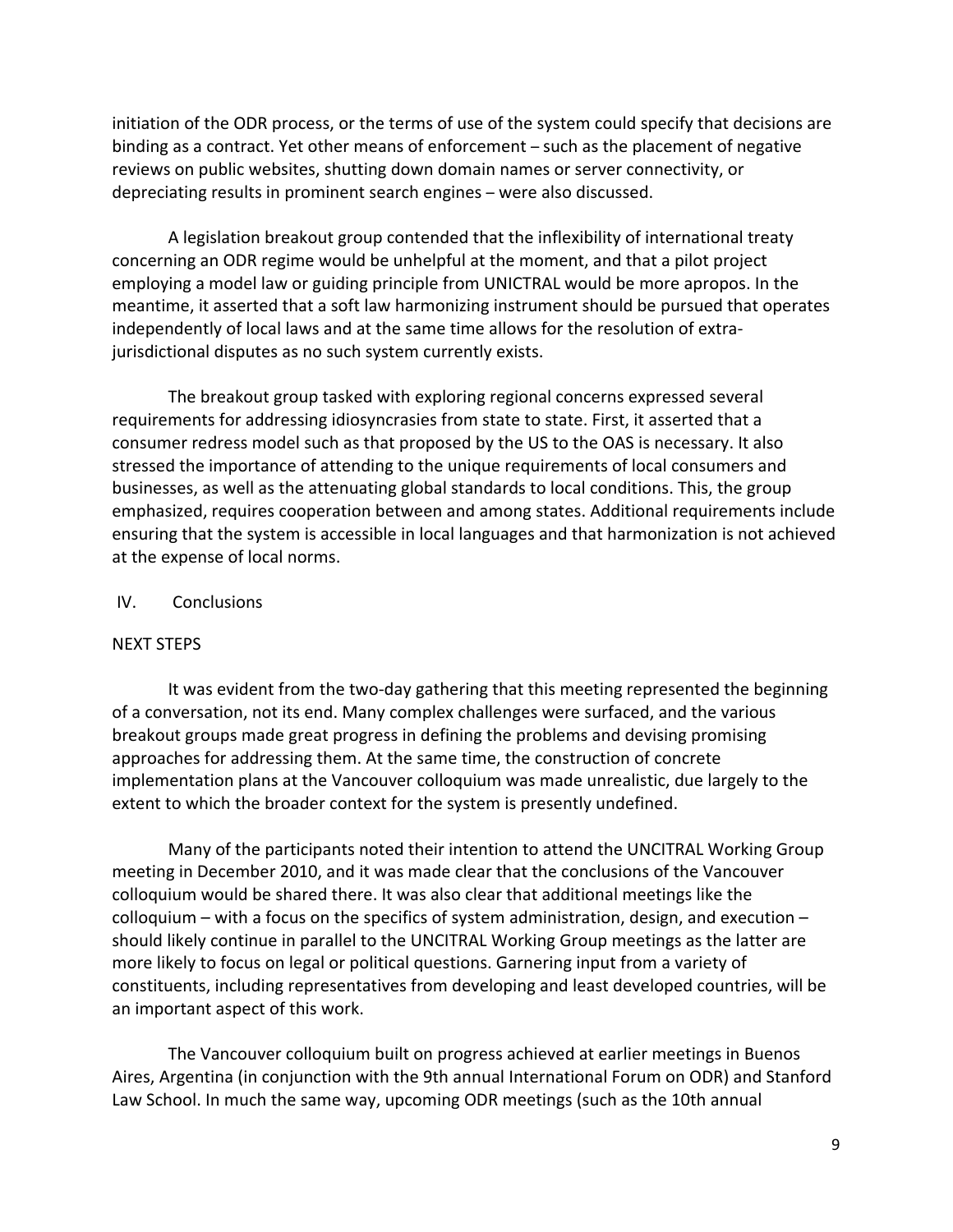International Forum on ODR in Chennai, India) would build upon progress achieved in Vancouver and Vienna. Operating in a constantly changing environment, the ODR system envisioned will most likely be sufficiently complex such that very few questions will ever be answered permanently. Instead, the system will evolve organically over time, and will require continuous refinement to account for new challenges. Attendees of the Vancouver colloquium indicated their desire to remain engaged with this effort moving forward, and offered their commitment to learn and refine these systems in‐flight as new challenges present themselves. Similar future meetings will enable the reflection required to enable the system to grow and evolve. The authors offer a special note of thanks to the participants of the Vancouver colloquium:

| <b>Tracy Baker</b>          | Smartsettle                      | Canada               |
|-----------------------------|----------------------------------|----------------------|
| David Bilinsky              | The Law Society of British       | Canada               |
|                             | Columbia                         |                      |
| Kari Boyle                  | Mediate BC Society               | Canada               |
| <b>Colleen Cattell</b>      | Mediator                         | Canada               |
| Mitch Chihara               | <b>NEC Corporation</b>           | Japan                |
| <b>Andrew Clark</b>         | <b>Sunny Hill Consulting</b>     | Canada               |
| <b>Tim Cole</b>             | <b>ICANN</b>                     | <b>United States</b> |
| Louis Del Duca              | Penn State Dickinson School      | <b>United States</b> |
|                             | of Law                           |                      |
| <b>Michael Dennis</b>       | Department of State Office of    | <b>United States</b> |
|                             | Legal Adviser                    |                      |
| <b>Frank Fowlie</b>         | <b>ICANN</b>                     | Canada               |
| <b>Fred Galves</b>          | University of the Pacific        | <b>United States</b> |
|                             | McGeorge School of Law           |                      |
| Dana Haviland               | Independent                      | <b>United States</b> |
| <b>Bruce Hiebert</b>        | Smartsettle                      | Canada               |
| Susanna Jani                | Mediate BC                       | Canada               |
| <b>Frances Kiteley</b>      | <b>Ontario Superior Court of</b> | Canada               |
|                             | Justice                          |                      |
| Peter Knudsen               | <b>European Consumer Center</b>  | Denmark              |
|                             | Denmark                          |                      |
| May-Britt Kollenhof-Bruning | Juripax B.V.                     | Netherlands          |
| Kimberlee Kovach            | South Texas College of Law       | <b>United States</b> |
| Doug Leigh                  | <b>Pepperdine University</b>     | <b>United States</b> |
| Zbynek Loebl                | ADR.EU                           | Czech Republic       |
| Agustin Madrid-Parra        | Universidad Pablo De Olavide,    | Spain                |
|                             | De Sevilla                       |                      |
| Eiichiro Mandai             | <b>ODR Room Network Inc.</b>     | Japan                |
| Janet Martinez              | <b>Stanford Law School</b>       | <b>United States</b> |
| William G. MacLeod          | MacLeod & Company                | Canada               |
| M. Jerry McHale             | Ministry of Attorney General     | Canada               |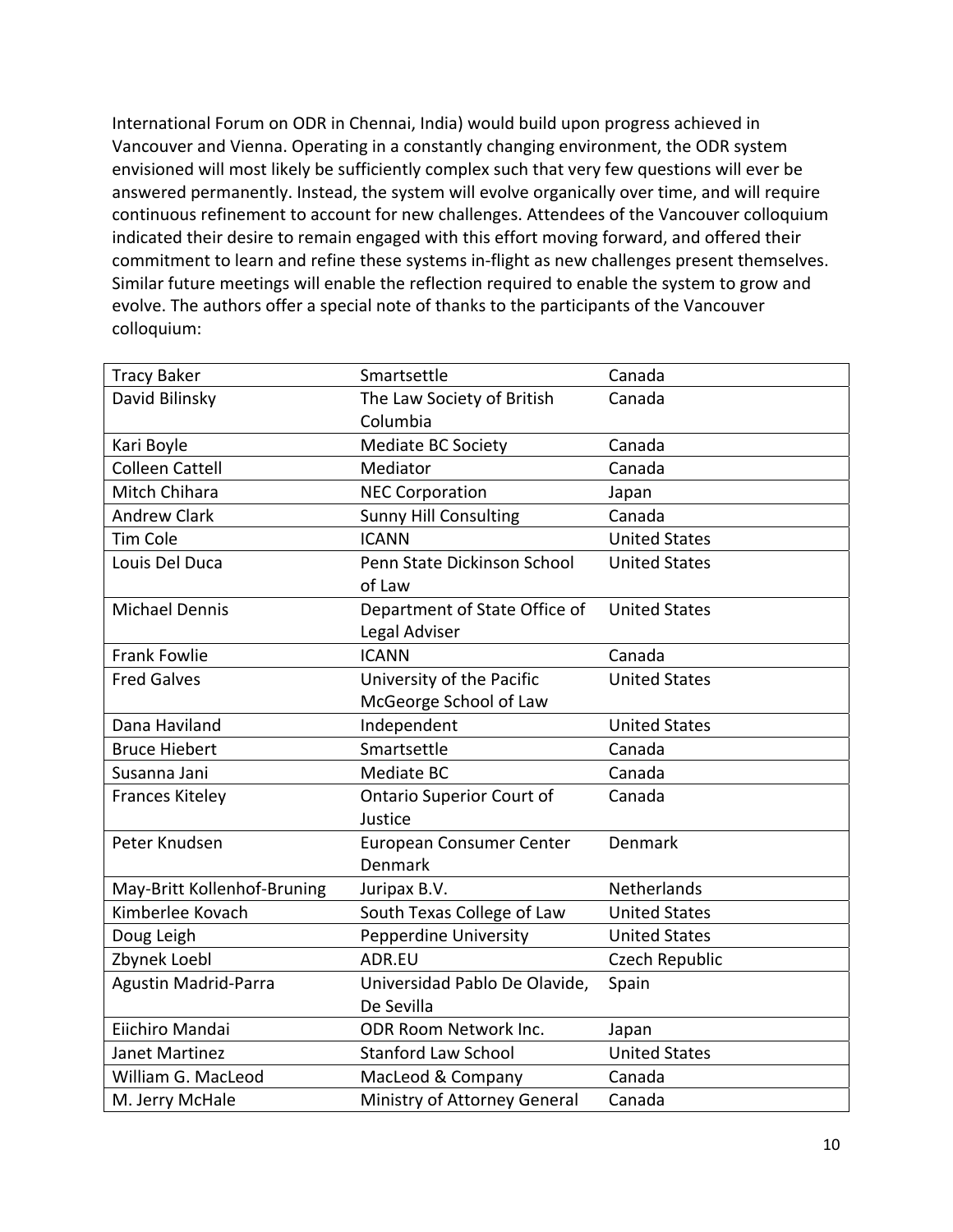| James Melamed              | Mediate.com                     | <b>United States</b> |
|----------------------------|---------------------------------|----------------------|
| Paul Miniato               | iCan Systems Inc.               | Canada               |
| Jennifer Nakamura          | Hewlett-Packard                 | <b>United States</b> |
| Sue Pratt                  | Ministry of Attorney General    | Canada               |
|                            | <b>Court Services Branch</b>    |                      |
| Vikki Rogers               | Pace Institute of International | <b>United States</b> |
|                            | <b>Commercial Law</b>           |                      |
| Martin Roy                 | Government of Alberta           | Canada               |
| Colin Rule                 | PayPal                          | <b>United States</b> |
| <b>Trish Shwart</b>        | Ministry of Attorney General    | Canada               |
| Debora Slate               | <b>Crossroads Consulting</b>    | <b>United States</b> |
| <b>Barbara Steele</b>      | VeriSign, Inc.                  | <b>United States</b> |
| Jessica Sullivan           | Ministry of Attorney General    | Canada               |
|                            | <b>Court Services Branch</b>    |                      |
| Gabriela Szlak             | Instituto Latinoamericano de    | Argentina            |
|                            | Comercio Electrónico            |                      |
| Ernest Thiessen            | Smartsettle                     | Canada               |
| Nicolas Vermeys            | Centre de recherche en droit    | Canada               |
|                            | public                          |                      |
| <b>Aura Esther Vilalta</b> | Universitat Oberta de           | Spain                |
|                            | Catalunya                       |                      |
| <b>Mohamed Abdel Wahab</b> | Faculty of Law - Cairo          | Egypt                |
|                            | University                      |                      |

# APPENDICES

All of the presentations delivered at the Vancouver conference (as well as several papers submitted by attendees) are available in‐line in the Online Agenda at http://www.odrandconsumers2010.org/agenda.

All of the materials circulated in the conference binders and on a conference CD is available for download at http://novomeeting.com/vancouver.zip. This file includes:

- UNCITRAL documents related to the ODR Working Group
- Provisional Agenda for the ODR Working Group meeting in December 2010
- UN Secretariat note on work in ODR
- ODR Note from the 43rd session
- US proposal to the OAS
- OAS documents
- Draft model law/cooperative framework
- Proposal for Global ODR Standard Setting body